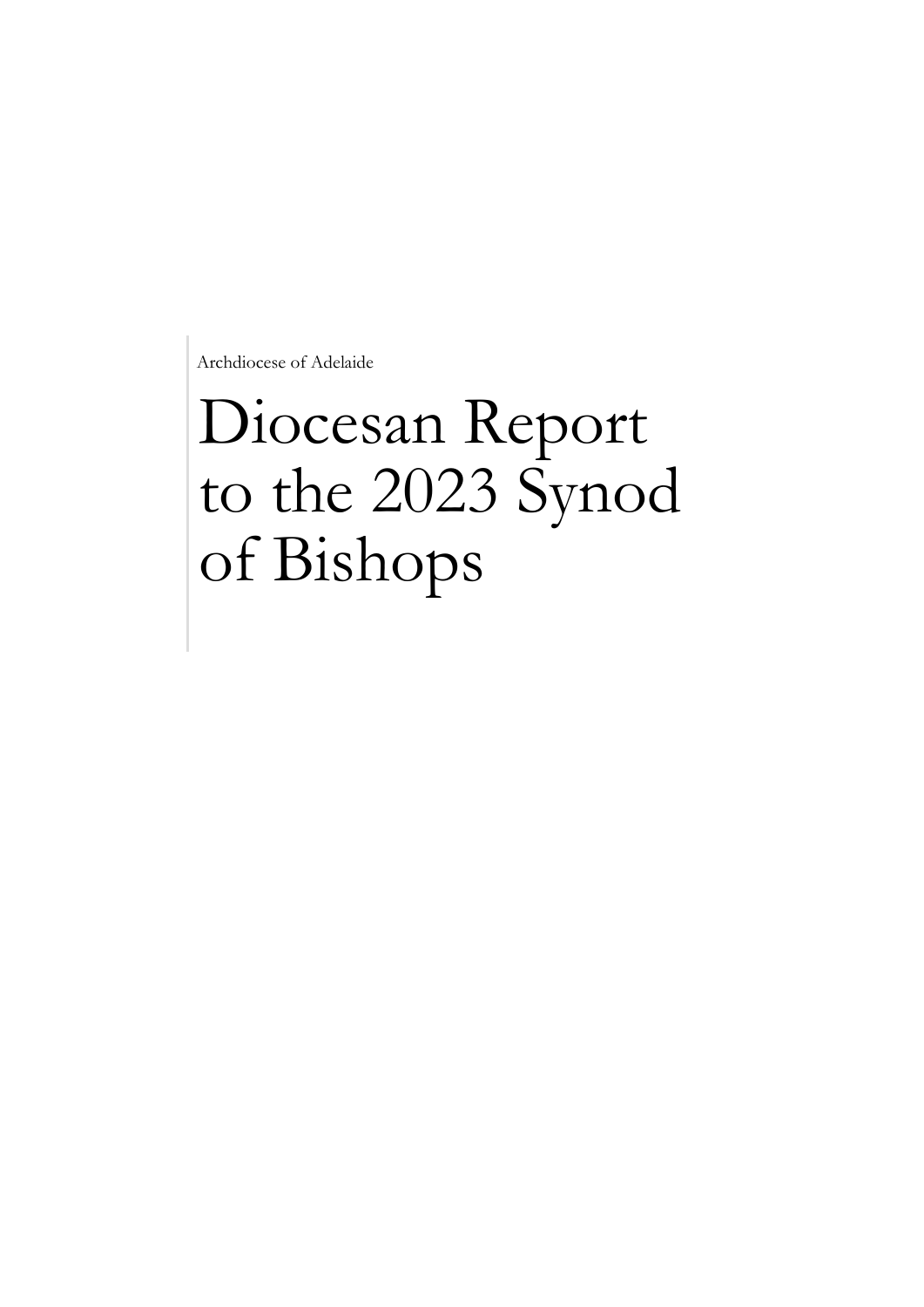# **1. The Pilgrim Journey**

Over the past several years, the synodal path of the Archdiocese of Adelaide has been a sacred pilgrimage filled with blessings and challenges. As we set out to engage in listening, dialogue and discernment together, we have certainly encountered difficulties and challenges, but we have also found new walking partners, discovered new voices, and we have been given new maps for the journey ahead. We know full well that pilgrimage roads are rarely straight or easy. The path is often a winding and confusing road, encountering unforeseen obstacles, crossroads, and dead ends. The pilgrimage road can also surprising, offering the occasional vista to inspiring horizons, much needed waypoints, places to receive rest and nourishment to continue the journey.

Many sacred paths are well-worn by previous generations of pilgrims and are memorialised by old maps. The Old maps are valuable as reminders of the way things once were. They show us how we understood the world 'back then', and they remind us of where we have come from. However, as the landscape changes the old maps lose their relevance, they are no longer as effective to guide the contemporary pilgrim on their way. Some sacred journeys require us to take risks and 'blaze trails that open up new horizons capable of spreading joy (Pope Francis, World Youth Day Prayer Vigil, 30 July 2016). New maps are required for new times, and as we blaze new trails, *we* must be the ones to draw the new maps so that others may follow.

Moments of listening and discernment with others have been opportunities to redraw the old maps and to explore new paths. Through listening to the stories and experiences of others, we have begun to change – our thinking, our behaviours, our relationships – and because we have changed, the Church has changed. We have discovered the importance of 'walking together', that the pilgrim journey is not something we are meant to do alone. Rather, the synodal path must literally be 'together on the way'.

We have also learned that when we walk together we must take turns leading the way. One person may take the lead for a portion of the journey, and another may step forward to lead another portion. Often it is the unexpected leader, the person coming from the periphery, the one urging reform or renewal who is able to guide us on new and necessary paths. At other times we must be led by those who studied the old maps and know the landmarks, the potential pitfalls and have wisdom to discern the forking pathways.

Additionally, we have learned that it is not enough to listen and consult with people. We must respond to the real needs and desires of people with timely, concrete action. Responsiveness not only builds trust and goodwill, but it draws us closer as a community and encourages participation and collaboration. Above all we are learning to be better listeners to the Holy Spirit, to be guided by the Spirit's promptings, and to trust in the Spirit's voice.

# **Adelaide's** Synodal Experience

The Archdiocese of Adelaide, like many dioceses in Australia and the Western world, has seen a distinct shift in the participation of people in the local Church. Following the Second Vatican Council, the Archdiocese of Adelaide was energized and developed new models of participation through adult theological education, co-responsible leadership through Diocesan Pastoral Councils and Parish Pastoral Councils, and the development of lay leadership formation. However, diocesan leadership changed, Australian culture became more secular, and as scandal rocked the global Church, many became angry, disappointed, and disinterested, and so they left. Interestingly, as parish worshiping communities diminished, Catholic schools maintained or increased enrollment, and Catholic social agencies such as Vinnies and Centacare have grown their employment and volunteer base.

The faithful in Adelaide are a diverse group. There are those who seek reform, co-responsible leadership and adaptation to contemporary society. There are others who would like to see the Church return to a pre-Conciliar liturgy with greater authority from clergy and the Church in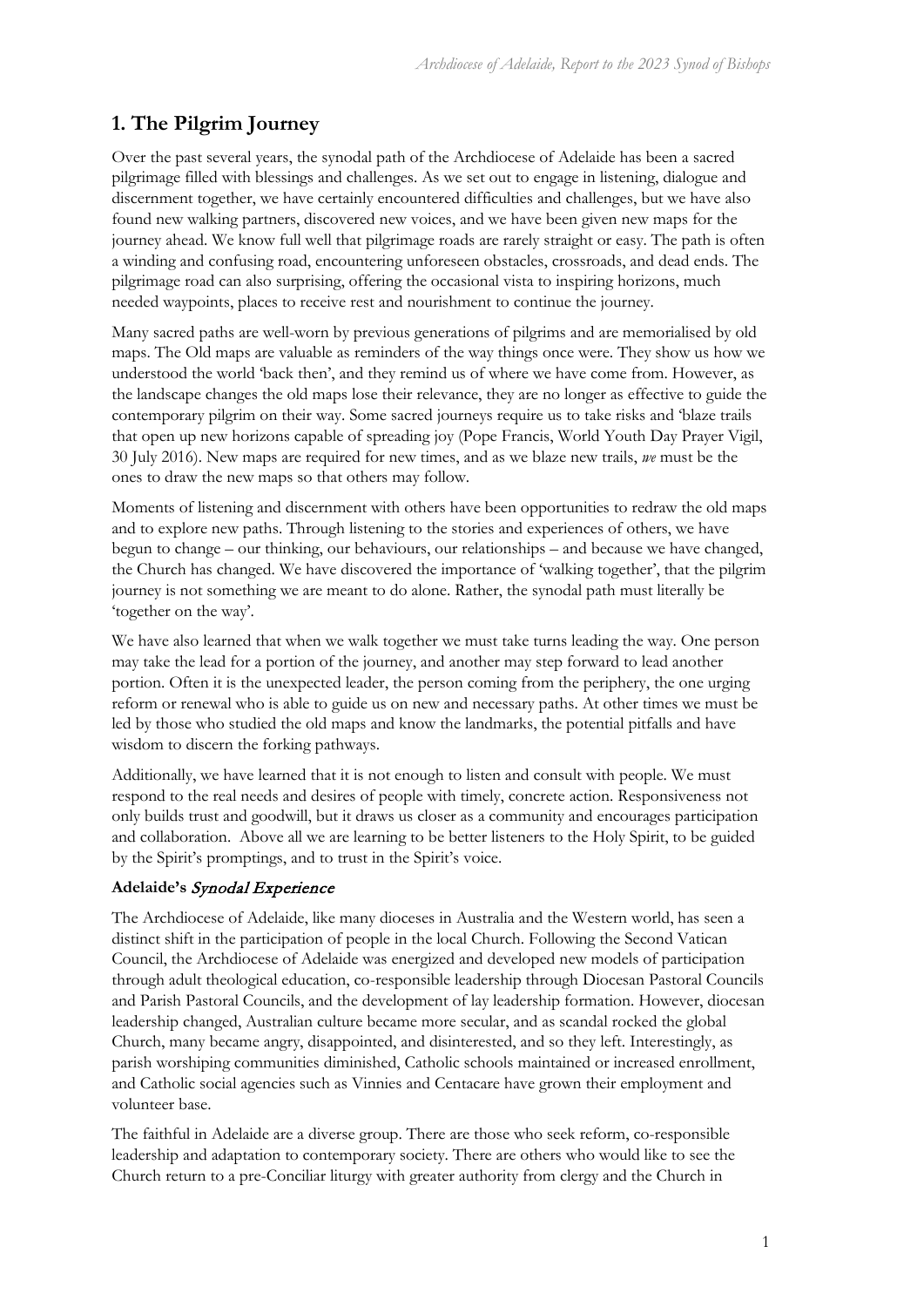matters of doctrine, culture and morality. And there are those who like things the way they are and have no desire to increase their participation or to see change in any form. Migrant communities, especially recent arrivals, bring a new vibrancy and piety to parishes and cultural communities. When it comes to the issues of importance to these groups, for every matter raised by one an equal and contradicting point is raised by another. Therefore the work of listening, dialogue and discernment together has been deeply important, and in some cases, transformative.

In recent years, the Archdiocese of Adelaide has been on an intentional synodal path prompted by the announcement in 2017 of the Fifth Australian Plenary Council. We have been engaged at every level in listening, dialogue, discernment and the development of responsive action. There was great excitement and hope at the beginning of the consultation processes and many people in parishes, schools, communities and Catholic agencies were actively engaged in the listening and dialogue processes. While listening and dialogue have taken many forms, one on one and small group spiritual conversations have been the most transformational. These encounters invite people to share their stories and experiences uninterrupted, while others listen in prayerful silence. From the early stages of the Plenary Council listening and dialogue sessions, it became clear to us that the Church progresses when we are truly listening to the other, and together discern the will of God and movement of the Holy Spirit. If we allow ourselves to be changed by the testimony of the other, the Church is already changing.

We are learning to make listening and consultation part of who we are as the Church of Adelaide. In addition to the 2023 Synod consultation and Plenary Council listening processes, we have also engaged in consultation with young people for the 2018 Synod of Bishops, listening forums with the archbishop on the national report on Church governance, *From the Light of the Southern Cross*, and significantly, a consultation process in the lead-up to our 2021 Diocesan Assembly. These consultation processes involved thousands of people from every corner of the dioceses representing a diverse demographic.

In a particular way, the 2021 Diocesan Assembly has had a significant impact on our local Church. The purpose of the Diocesan Assembly was 1) to prepare the archdiocese for the Plenary Council, 2) to develop a new vision for the Archdiocese of Adelaide, 3) to establish a new Diocesan Pastoral Council. We began with a simple question, "What do you think are the most important things to be discussed at the diocesan assembly?" We received over 1500 responses through a variety methods (e.g. reply-paid postcard campaign, online survey, discussion groups, one on one conversations) which led to the development of six discussion themes: Leadership and Leadership Formation; Faith Formation and Spiritual Development; Parish Life and Liturgy; Outreach and Accompaniment of Children, Families and Young People; Inclusion and Healing; and A Church that hears and responds to the Cry of the Earth and the Cry of the Poor.

At the Diocesan Assembly held on 17-23 September 2021, 460 representatives from parishes, communities, schools and Catholic agencies gathered over three days to pray, discuss, and commune as they discerned recommendations for the archdiocese. 255 recommendations were developed by the 60 discussion groups. These are now being discerned further by the newly established Diocesan Pastoral Council and by local parishes, communities, schools and agencies who will provide feedback on the recommendations for the next Diocesan Assembly in October 2022.

The 2023 Synod was announced during the 2021 Diocesan Assembly. We committed to sharing the responses of the discernment of the Diocesan Assembly and previous consultations while working to seek out the voices of those who had not yet been consulted or who chose not to participate in the processes. These are also included in this report.

# **Additional Learning**

#### The Importance of Engaged Leadership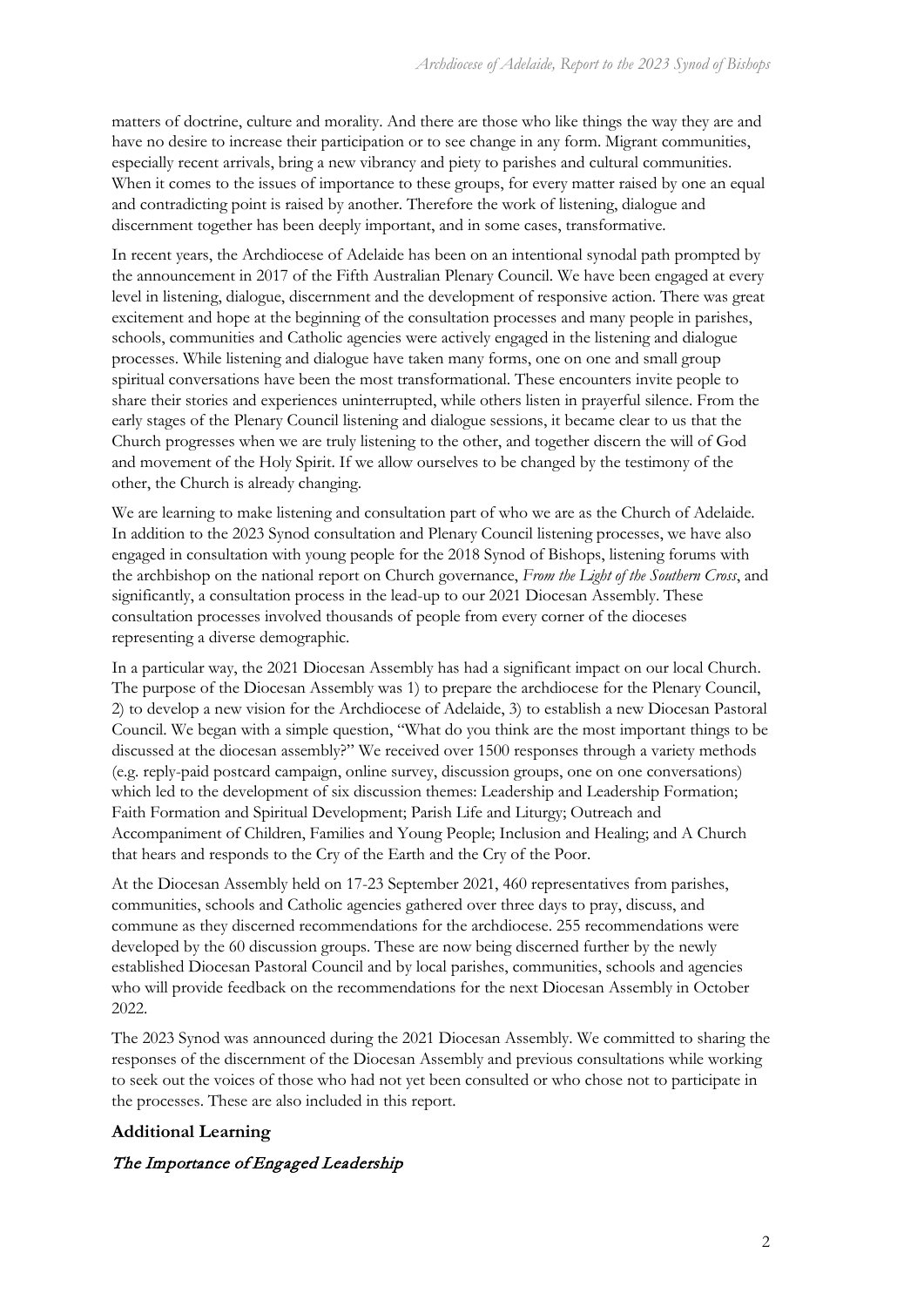The most engaged communities in the work of listening and discernment were places where the pastoral leadership, clergy and lay leaders, were actively participating in the process alongside of the members of the community. They were already modeling synodality, walking together.

When Archbishop O'Regan was installed in 2020, one of the first things he did was to re-engage the archdiocese in the preparations for the Plenary Council. Archbishop O'Regan held several public listening forums on the national report on Church governance, *Light from the Southern Cross,* and for the discernment process of the Plenary Council. Archbishop O'Regan also called for the 2021 Diocesan Assembly as a way to reengage with the Plenary Council, to prepare our local Council members, and to begin to plan for the future of the diocese. Through his energetic and engaged leadership, the Archdiocese of Adelaide has become a model for synodality within the Australian Church.

# Some Challenges

At the beginning of the Plenary Council listening and dialogue process, our previous archbishop, the late Philip Wilson, was embroiled in court proceedings due to an accusation of the mishandling of reporting child sexual abuse at the hands of a priest nearly 30 years prior. The court proceedings had a profound affect on the morale of the archdiocese, its employees and all the faithful. When Archbishop Wilson was found guilty of failing to report abuse of a minor (although later acquitted), a cloud hung over the archdiocese for many years and impacted people's desire to participate in the listening and dialogue processes, their trust in Church leadership, and ultimately their affiliation with the Catholic Church.

Another significant challenge was our inability to adequately find and listen to the voices of people on the peripheries. While we are delighted at the level of participation throughout the listening and dialogue over the past five years, there are many people who have been left out of the conversations. Those who have intentionally chosen not to participate, and those we have failed to invite into the conversations.

Finally, the processes for listening and consultation have all been designed as group encounters. Where this has happened, it has largely been successful and transformative. However, where there has been an opportunity to participate as an individual, online, in written form, on a survey, etc., there is a noticeable disconnect with the process. Where group experiences offer an encounter with 'the other', with Christ, individual responses have largely been reactionary, one-sided and agendapushing. Responses that come after a group dialogue tend to be nuanced, spiritual, visionary. While all responses, from groups and from individuals, are valued, we wish everyone had the opportunity to participate in the group listening, dialogue and discernment.

# **2. Assessing the Changing Landscape**

This section is divided into seven subsections based on the discussion and discernment themes of our 2021 Diocesan Assembly. The subsections are structured thus: Theme heading, synthesis of the consultations, quotes from the consultations, and a synthesis of the recommendations developed by participants of the Diocesan Assembly. The final subsection includes other major topics and quotes not captured in the previous subsections.

# **2.1 Inclusion and Healing**

Many people asked, "how can we be a more welcoming and inclusive Church?" with particular emphasis on Aboriginal people, women, LGBTQIA+ persons, migrants, refugees and asylum seekers, people with differing abilities, divorced Catholics and those who have left the church. Many others named protection for the vulnerable, the unborn, those in poverty, people living with illness, and the elderly, as important issues. There were divided responses on issues relating to family planning, end of life decisions and gender. Many called on the Church to acknowledge its part in the abuse and harm of vulnerable people and children, particularly in regard to clergy sexual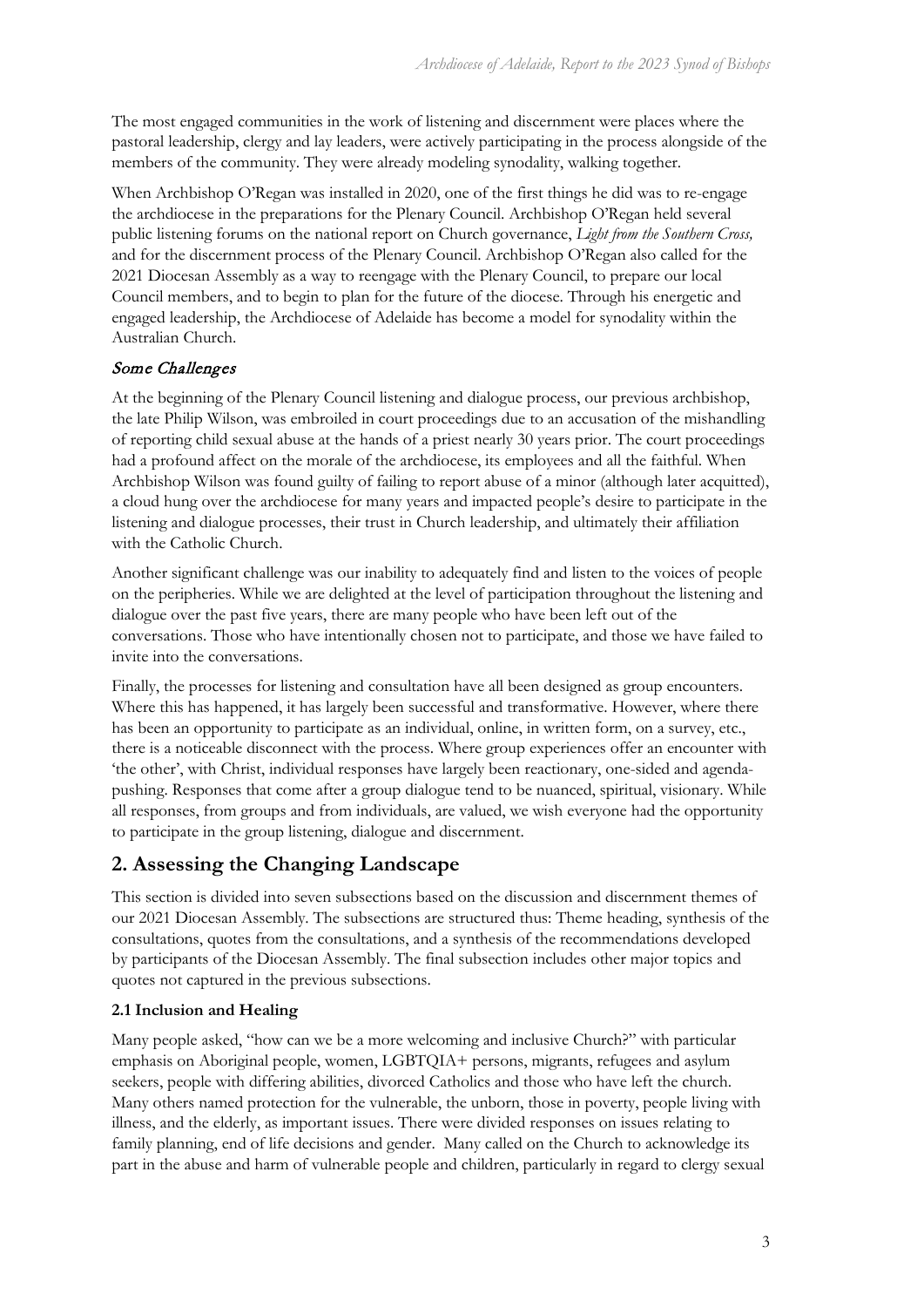abuse, bullying by clergy, and institutional abuse of Aboriginal peoples. Other called for a formal reconciliation process, liturgy or ritual from the Church as a way to begin the healing process.

*"Inclusivity: We have lost many faithful people in recent times who are feeling disillusioned with our Church. How do we engage with them, invite them to conversation and listen and learn with them so that we can become a more relevant church in a modern world? Likewise with others on the margins, how do we continue to truly hear their voices and be inclusive of them as part of church?"*

*"How we can make church more accessible and engaging for young people, a more inviting environment for disabled people, LGBTIQ people and indigenous people."*

*"Depthing the engagement of a newly formed multicultural Church. Addressing racism within the Church is an important part of this subject. As well as avoiding the mistakes of the past century in the Church in structurally sidelining ethnic communities through such structures as the well intentioned by disastrous migrant chaplain program of the bishops conference."*

*"When not all are able to receive the Eucharist, how do we still engage them in the Holy Mass?"*

*"A return to the Third Rite [of reconciliation] where, as a community, we acknowledge that we fail, but with the help and encouragement of our Lord and with the support of each other, we move forward in our service to our God and to each other."*

*"I work in the Psychology and Education field. I see much fear in our society, leading to loss of hope and despair. I have concern with the fear that is being cycled in our society from Covid and also subsequently in our Church."*

# Synthesis of the 2021 Diocesan Assembly Recommendations

- Recognise Aboriginal and Torres Straight Islander peoples by strengthening and expanding good practices and pastoral supports.
- Develop inclusive reconciliation processes that begin with acknowledgement/apology of the harm, pain and lack of inclusion on behalf of the church and work toward healing and becoming a more open and inclusive community (e.g. Conduct a Rite of Healing and lamentation).
- Create a council or working group for inclusion, healing and diversity whose work will be to develop action plans, resources, training, and support across the archdiocese.
- Employ the use of inclusive language, particularly in liturgies (scripture and prayers).
- Create opportunities for ongoing listening and dialogue at all levels.
- Develop opportunities for participation in the full life and mission of the church, including areas of leadership and decision making.
- Develop strategies and actions to be a more outward focused, welcoming and inclusive communities, parishes and schools.

# **2.2 Leadership and Leadership Formation**

Many people offered responses that dealt with leadership, directly and indirectly. There is great concern for issues relating to clergy, particularly the priesthood. Many are worried about the decreasing number of active clergy and low numbers of those entering the seminary. Clericalism and bullying, of both lay and ordained, was a significant concern. Many perceive their parish priests to be overworked, and stretched, some are detached from community life. Many are asking for the priesthood to be reimagined by being inclusive of married men, ordination of women, and laity. Clergy formation, before and after ordination was also a concern for many people. Several people expressed gratitude for the missionary and international priests serving in parishes in the Archdiocese but are concerned for their formation and wellbeing in a new culture.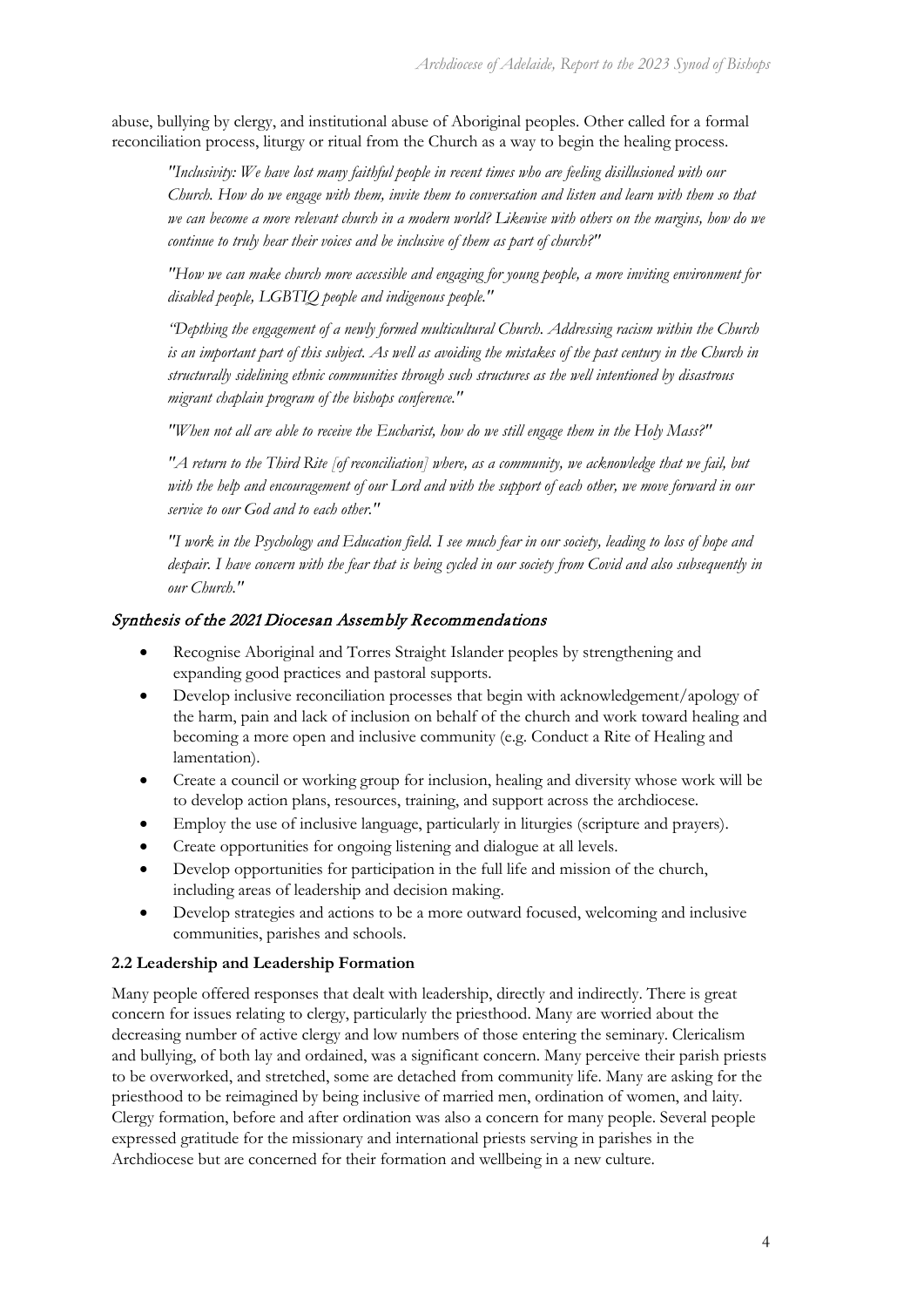People are seeking a greater understanding of the role of the laity in church leadership, particularly for women and young people, and seeking greater collaboration between lay and ordained leaders. People are also seeking opportunities to develop leadership skills in ministry, governance, and pastoral life. Respondents also asked for guidance regarding pastoral councils, transparency of Church authorities and governance, and a more visible presence of the archbishop in the diocese.

*"To utilize the skills, knowledge, experience and faith-filled commitment of lay leaders in our parish communities e.g. to provide homilies that bring scriptures to life by speaking to the social issues and daily realities of people's lives, work and community experiences."*

*"The gender imbalance in the Church is problematic. Not only is the hierarchy a "boys only" club, but even God gets reduced to being considered male."*

*"Education of priests and ministers in current theology, scripture scholarship, pastoral issues - to improve the quality of the sermons (so many are v. antiquated theology) and how priests treat those of us in the pews."*

*"Allowing our clergy to have the option of marrying, this could be a way of opening the path to once again increasing numbers that can lead the Catholic faith with confidence, and being able to relate more consistently with family life."*

*"Allowing women to be ordained as Deacons, with a view to becoming priests, thus moving the church into the 21st Century and onwards!!!"*

*"The appointment of bishops to include genuine consultation with laity who can call forth suitable persons for their diocese."*

*"Good governance through accountability, transparency, inclusion and subsidiarity"*

*"Identifying and promoting models of Church reflecting Gospel values appropriate for 21st century Australia."*

*"The role and formation of lay leadership in the diocese should continue to be advanced. We need to continue to promote senior female leadership, openness, visibility, and good governance, particularly in the light of the findings of the Child Abuse Royal Commission."*

#### Synthesis of the 2021 Diocesan Assembly Recommendations

- Continued discernment, development and implementation of new models of leadership for clergy and laity to minister and govern collaboratively, synodally in the Church today.
- Enable opportunities for all the laity, but especially women, to undertake roles of leadership in all areas of Archdiocesan life including parishes and communities,
- Enhance and promote leadership formation and education opportunities through new an existing platforms (e.g. CESA, ACU, MFP, Centacare etc.) for lay and ordained.
- Provide resources for parishes and communities to employ pastoral and administrative staff.
- Support collaborative governance in parishes with the provision of guidelines and resources for parish pastoral councils and other leadership councils and committees.
- Provide significant support to clergy in the areas of wellbeing and mental health, ongoing formation and spiritual development, change management, workload and interpersonal relationships.
- Encourage greater collaboration in parishes, communities and schools between clergy and laity, particularly in liturgical life
- Develop ways to mentor and empower young people as leaders

#### **2.3 Faith Formation and Spiritual Development**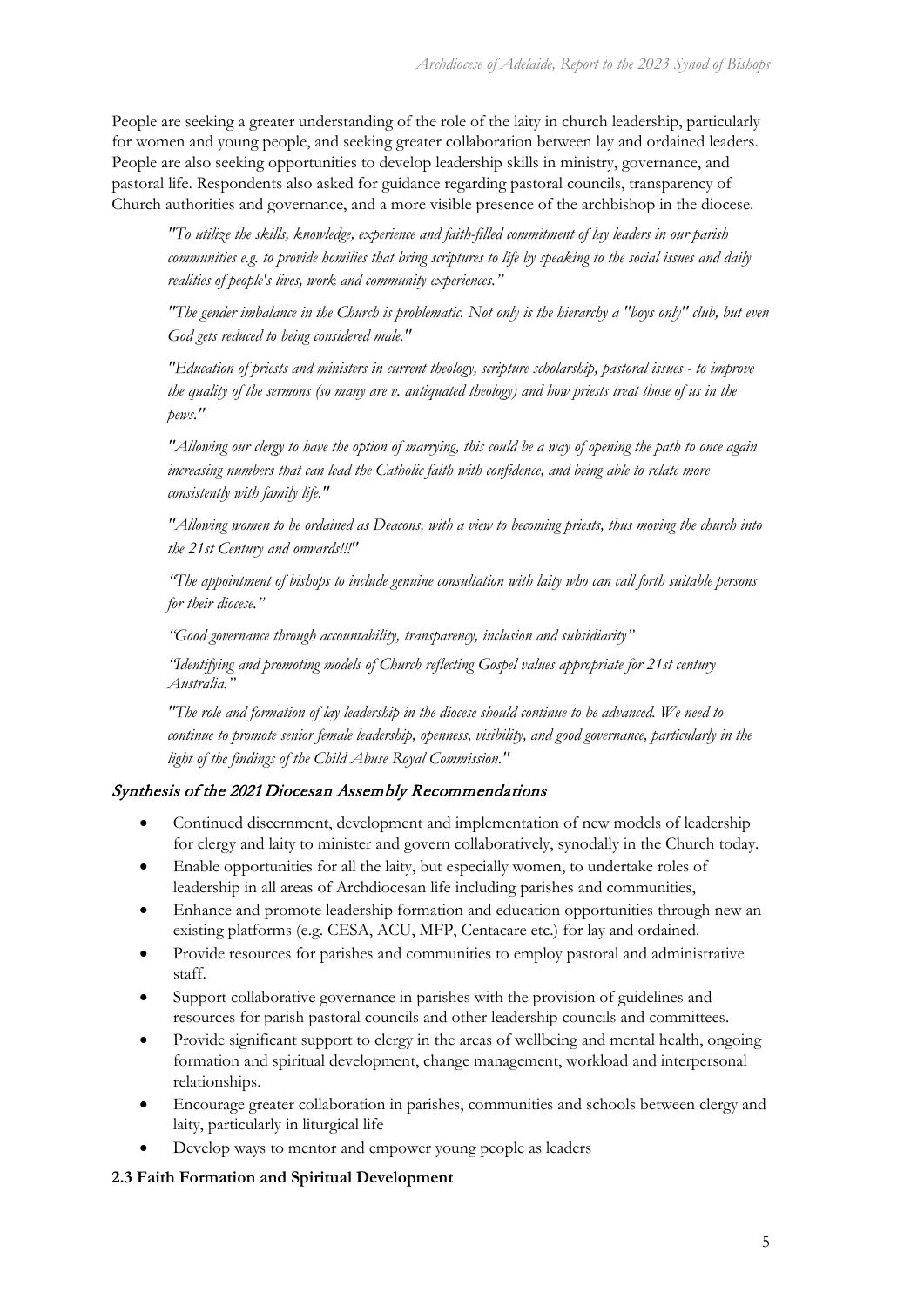Many people expressed a deep longing for faith formation and spiritual guidance. Many people asked for programs, resources and multi-modal learning opportunities to be provided at diocesan, deanery, parish, home, and individual levels. Respondents suggested a variety of kinds of formation: religious education in Catholic schools, catechetical programs, scripture study, theological education, Catholic social teaching, spiritual direction, sacramental preparation programs, adult faith formation, youth and young adult programs, service-learning, online options and small group settings.

Other responses included the promotion of commitment to prayer, experiencing different spiritual practices in the Christian tradition, and offering new opportunities to engage with and promote praying the rosary and exposition of the Blessed Sacrament. Some respondents spoke about their experience of a particular devotion, spirituality, or community and their desire for others to know about them.

*"How do we as a faith community support individual faith response in children and adults that accentuates agency, conscience, freewill and responsibility"*

*"How can the young people access the "Word of God" in a language they can understand - Art, music, lifestyle etc."*

*"Adult Faith Formation: sharing of current theology, scripture, social justice, ecumenism to support people in our parishes to be more empowered with knowledge and understanding of our faith in today's world."*

*"More prayer opportunities as a community; Rosary, Holy Hour, 24 hour adoration"*

*"As the Spirit leads Catholics to "grow up" in their Faith - this causes internal chaos at times... more Spiritual Directors are needed and funding for more lay people to be trained who can't otherwise afford the time or cost."*

*"The integration of school and parish communities - finding/creating new models"*

*"Our parish has an R-12 college with over 1000 students of which 60% are reputed to be non-Catholic. Only 13 students made their First Eucharist this year. None of these have been sighted in the church either before or after making their First Communion. No youth over 10 attend Sunday Mass"*

#### Synthesis of the 2021 Diocesan Assembly Recommendations

- Provide diverse, high-quality, multi-modal faith formation, catechesis, theological education and spiritual development opportunities, programs and resources for all ages, with a particular emphasis on adult faith formation.
- Develop a diocesan faith formation team to oversee
- Review policies and frameworks for all sacramental preparation and develop realistic, relevant resources for individuals, parishes, schools and communities.
- Provide support for enhancing partnerships between parishes, schools and communities for faith formation and sacramental preparation.
- Improve communication of and accessibility to faith formation resources, policies, and expectations
- Provide faith formation and spiritual development programs for religious education teachers, catechists, and other faith formation leaders/ministers.

#### **2.4 Parish Life and Liturgy**

Parish and community life were of great concern to people as these are the primary reference points for church for most people. Many people asked the questions, "Why are people no longer attending Mass" and "How can we become a more welcoming and inclusive church?" Some people expressed concern and sadness at the decreasing number of people involved in parish life in the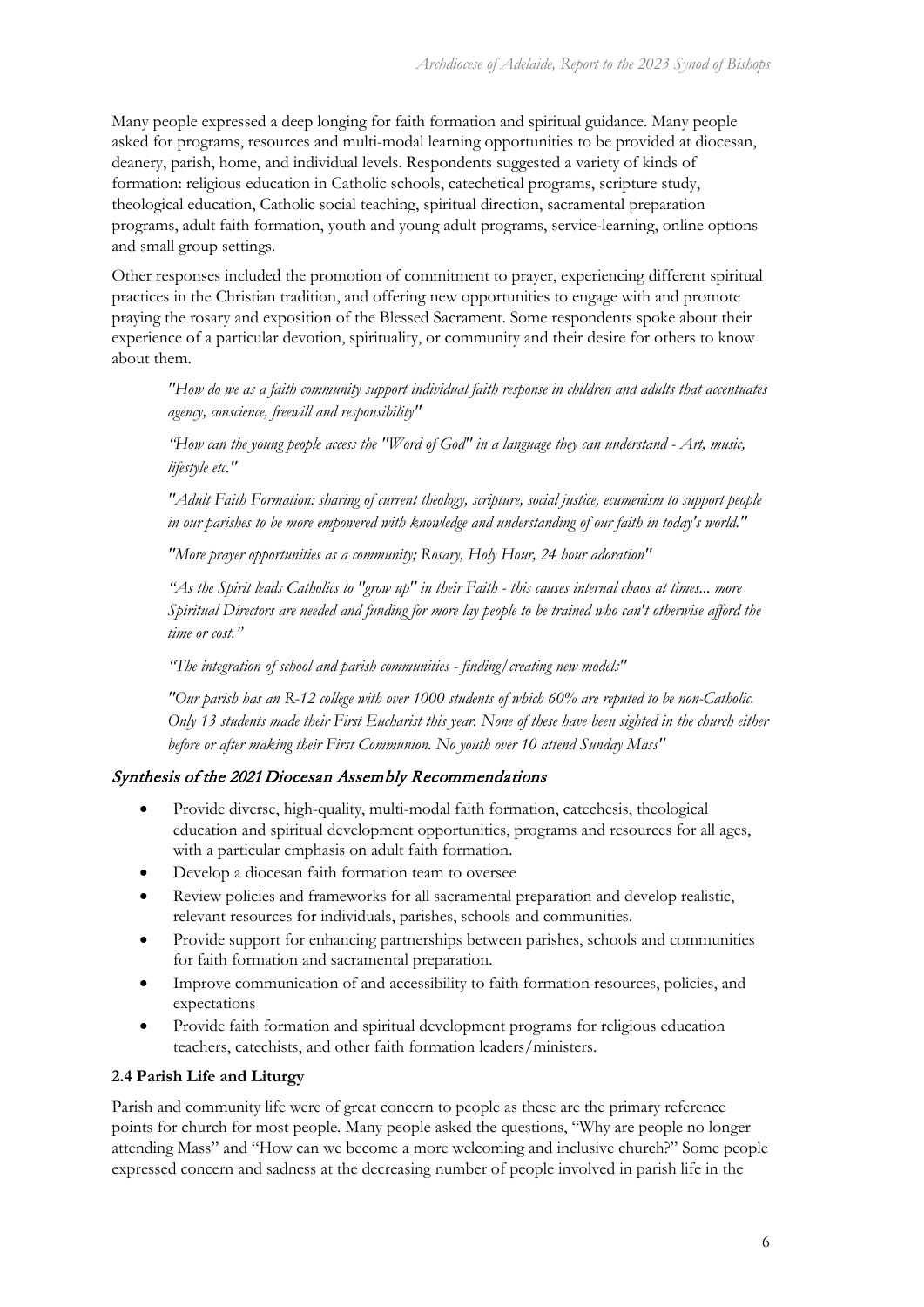wake of the pandemic. Others offered suggestions for improving community life by developing more contemporary liturgies, offering programs and activities for children, families and young people, building stronger relationships between schools and parishes, and engaging in the wider community outside the church walls. Several people mentioned the growing cultural diversity of the Archdiocese as both a gift and a challenge.

People were concerned about church finances, upkeep of buildings and properties, employment of parish workers, regional communities, and finding new leaders and volunteers.

Liturgy was also a significant theme for many people. Some are looking for new and inclusive language for readings and prayers, others are advocating that more traditional forms of the liturgy, such as the Latin Mass, be promoted. Respondents were divided on how Mass should be celebrated (contemporary or traditional), what music is appropriate and what would attract non-church-goers to Mass, especially young people. Many indicated that homilies need better preparation and should reflect the assembly in the light of the readings.

*"Encourage a sense of community within each of the parishes by welcoming new parishioners and supporting social activities across all cultures"*

*"As each Parish forms its own vision, the vision should be owned by the Priest, The Pastoral [Council], all Ministries and the Parishioners."*

*"What can be done to help our many rural and remote parish communities continue to have a spiritually functional, healthy and sustainable Catholic faith?"*

*"Address the Sacramental and pastoral life of the Church and what might enable us to live even more our faith in this place, and celebrate in diverse ways to meet diverse needs, all within the Unity of being Church with and for each other and for our world."*

*"The centrality of the mass to the Faith. Joyful services that avoid sermons that are overlong religious lectures without contemporary relevance."*

*"Making the readings at Mass more accessible to the congregation as the readings are difficult for the congregation to grasp on hearing."*

*"Introduction of inclusive language in all areas of church liturgy. At present it is degrading for women to be totally ignored in the wording of scripture, prayers some hymns used in our liturgies."*

*"The youth need to be inspired, young families need their needs met. Old people need to be uplifted. We need charismatic preachers that have tasted the love of God and can share."*

# Synthesis of the 2021 Diocesan Assembly Recommendations

- Develop strategies, resources and formation for parishes and communities to be places of hospitality, welcome, inclusion and belonging
- Develop strategies, resources and formation for parishes and communities to become outward focussed and engaged in mission.
- Develop strategies and practices for greater collaboration and partnerships between parishes and schools
- Support shared, collaborative leadership between clergy and laity, recognising the gifts of one another.
- Review and improve communication methods between the archdiocese and parishes/communities/schools and the people.
- Develop resources and support structures for faith formation, catechesis and sacramental preparation for all ages.

# **2.5 A Church that Hears and Responds to the Cry of the Earth and the Cry of the Poor.**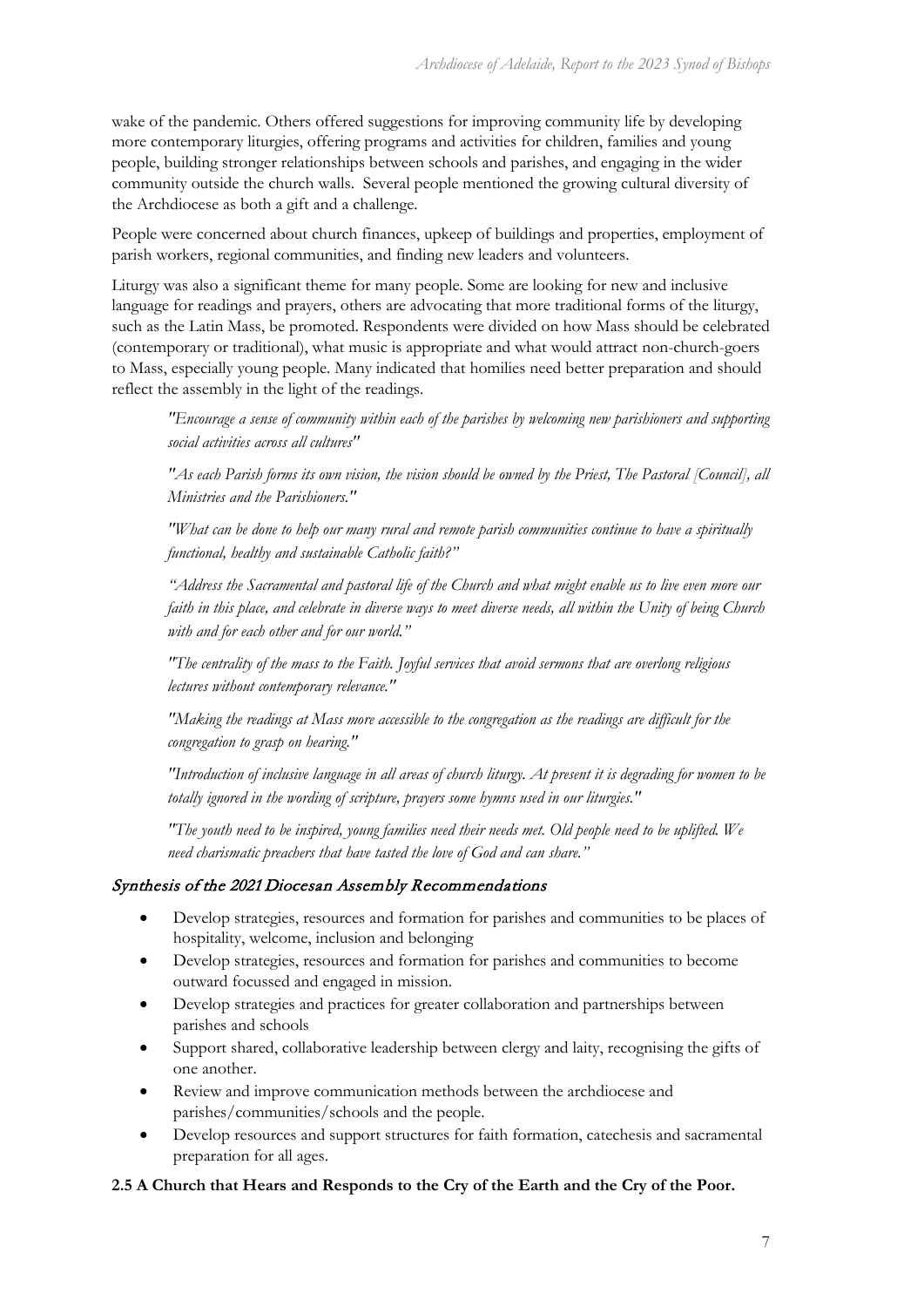People are concerned about the role of the church in responding to various crises facing the poor and vulnerable, locally and globally. There were significant responses seeking leadership in the area of climate change and working to end poverty and homelessness. Others asked how the Archdiocese can lead in areas of social and political topics (e.g. abortion, euthanasia, refugees and migrants, and reconciliation with Aboriginal peoples), and defend the rights of the most vulnerable in society. People are looking for opportunities to engage in action and advocacy for social justice. Many want to see greater collaboration with other Christian denominations and organisations as well as expanded opportunities for ecumenical and inter-faith dialogue. There is little knowledge of the work the Archdiocesan ecumenical and inter-faith dialogue groups.

*"Can we have a church where Social Justice as of Jesus of Nazareth is at our core - homelessness, underemployment, abuse of nature, asylum seekers, Indigenous welfare, suicide etc."*

*"A church that is actively present in the "existential peripheries" - a church that is poor and is with the poor (e.g. Aboriginal people, the unemployed, the homeless, etc.) A church that is attentive to the cry of the poor and the cry of the earth"*

*"We must prioritise care for the earth, there is no time more important than now. There are so many switches we can make and initiatives we can implement."*

#### Synthesis of the 2021 Diocesan Assembly Recommendations

- The Archdiocese develops a strategic plan to lead in the areas of social justice and integral ecology, beginning with a review of its own practices, investments and commitments.
- The Archdiocese provide opportunities and resources for education and faith formation in the areas of Catholic Social Teaching, social and ecological justice for all ages.
- The Archdiocese develops effective, multi-platform communication strategies aimed at elevating the 'brand' of the Archdiocese, inspiring people to live the mission of the Gospel, and promote practical action and engagement with social justice issues.
- The Archdiocesan Council for Integral Ecology provide visible, transparent leadership in collaboration with other diocesan councils, agencies and leaders.
- Greater collaboration and partnerships are developed between the archdiocese, parishes, schools, communities, agencies, families, other churches and religious groups, non-church organisations, etc. to work for justice, peace and an integral ecology.

#### **2.6 Outreach and Accompaniment of Children, Families and Young People**

Many people asked the questions, "where are our young people? How can we bring them back to church?" Others asked, "how can we support young people, children and their families?" Some people are asking for advice for outreach and engagement with young people, others look to young people as a solution to diminishing Mass attendance, but they do not know how to attract them. Many are wondering how to support parents of young children and strengthen family life. How can communities welcome and support families, children and young people?

Young people under the age of 30 asked for mental health support, for the parish community to be open to the ideas and leadership from young people, opportunities to connect and serve in the community, and they are asking for guidance and accompaniment from elders. People also asked for communities to be more supportive of families, to engage children through programs and activities, and offer age-appropriate faith formation and liturgies.

Several respondents called for a re-commitment to providing safe environments for young people in our parishes, schools and communities.

*"It seems very apparent that many young people are totally switched off from religious contact, but at the same time are very caring, loving and responsible youngsters of whom we as parents are very proud. How can we the church ignite their enthusiasm"*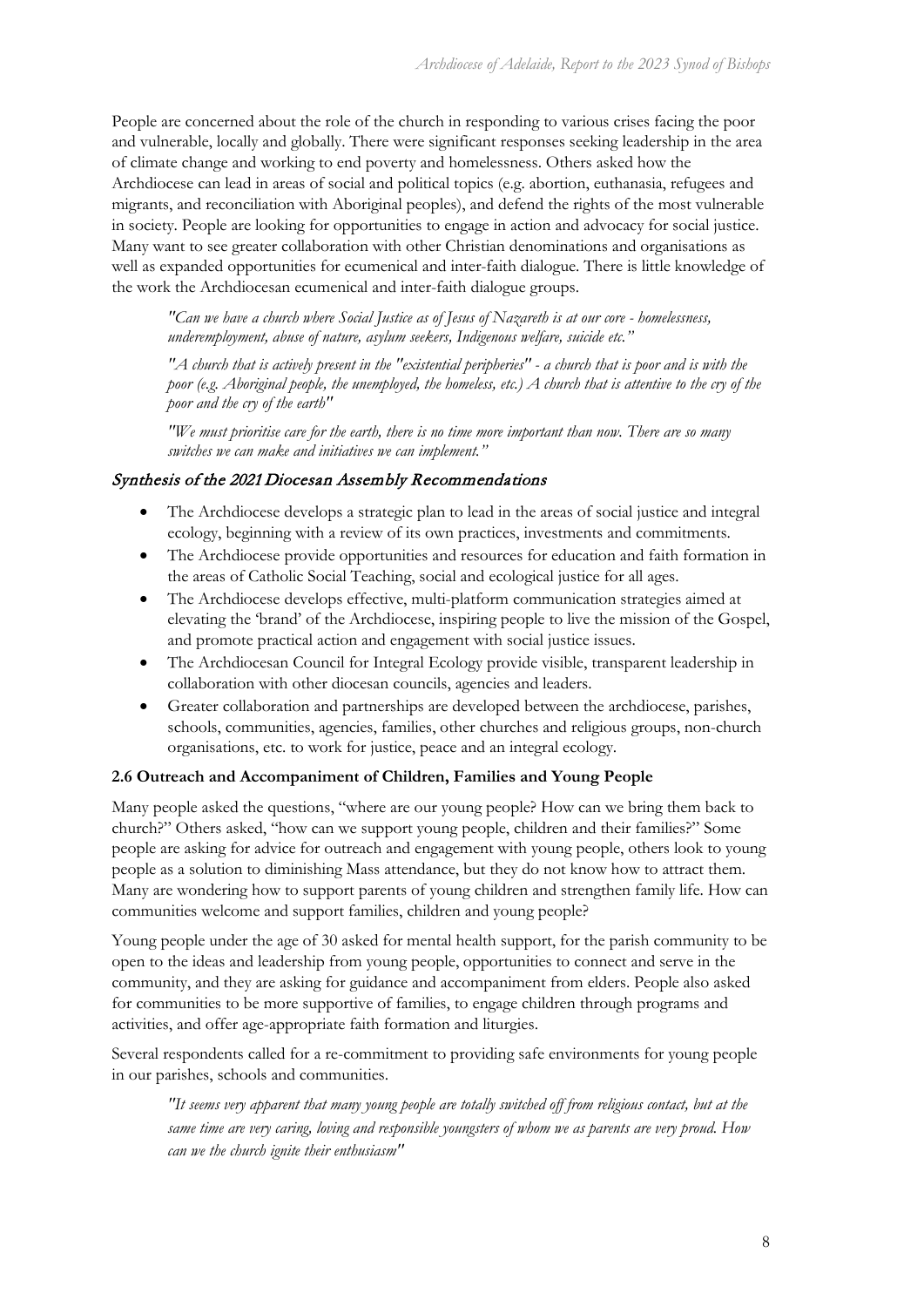*"Provide support and listen to the voice of the Youth. Create opportunities for young people to participate in the leadership."*

*"Accompaniment of children and young people, including those experiencing diverse gender identity."*

*"Young people and mental health issues is also a major issue that should be discussed, Things like providing more mental health services/funding is something the church can help with."*

#### Synthesis of the 2021 Diocesan Assembly Recommendations

- Develop strategies and best practices to strengthen partnerships between schools, parishes, Centacare and other agencies and organisations to support children, families and young people.
- Develop age and life-situation appropriate programs, resources and strategies to assist children, families and young people in faith formation spiritual development.
- Develop strategic plans for youth gatherings and events at local and diocesan levels, and share resources, practices and
- Develop more ways for young people to engage in 'faith in action' through justice and service initiatives.
- Provide and promote a diverse range of opportunities for young people to encounter Christ and the rich traditions of the Church in prayer, formational and catechetical programs, events and pilgrimages.
- Develop strategies and practices for communities to become places of belonging, connection, collaboration and mission.
- Engage in ongoing listening and consultation with children, families and young people.

#### **2.7 Additional consultations**

#### Ecumenical and Interfaith

The Archdiocese of Adelaide has long been involved in dialogue and relationship-building with other Christian churches and other religions and faith communities, however, many Catholics are unaware of this work, and several people in the consultations asked for ecumenical and interfaith dialogue and partnerships. Those from other faith communities also participated in the consultations. There was the recognition that working together for justice is important and achievable.

*"We must hear the cries of our people, including illness, disasters, economic situation, housing affordability."*

*"Walking with our indigenous peoples towards reconciliation."*

*"If God and Jesus ask us to love how are we including the voices of: indigenous Australians, LGBTIQA+ people, those at the margins refugees."*

*"God is asking us to be more missionary."*

*"Listening the voice of young people, children and young families."*

#### Chaplains in Prisons and Hospitals

*"The importance of the small conversations – one to one or in small groups – cannot be over stated. We need more opportunities for these."*

*"I have gratitude for my ministry in chaplaincy. To be the face of the Church to the marginalized."*

*"We must first know ourselves before we know how we make space for others and assist them through difficulties."*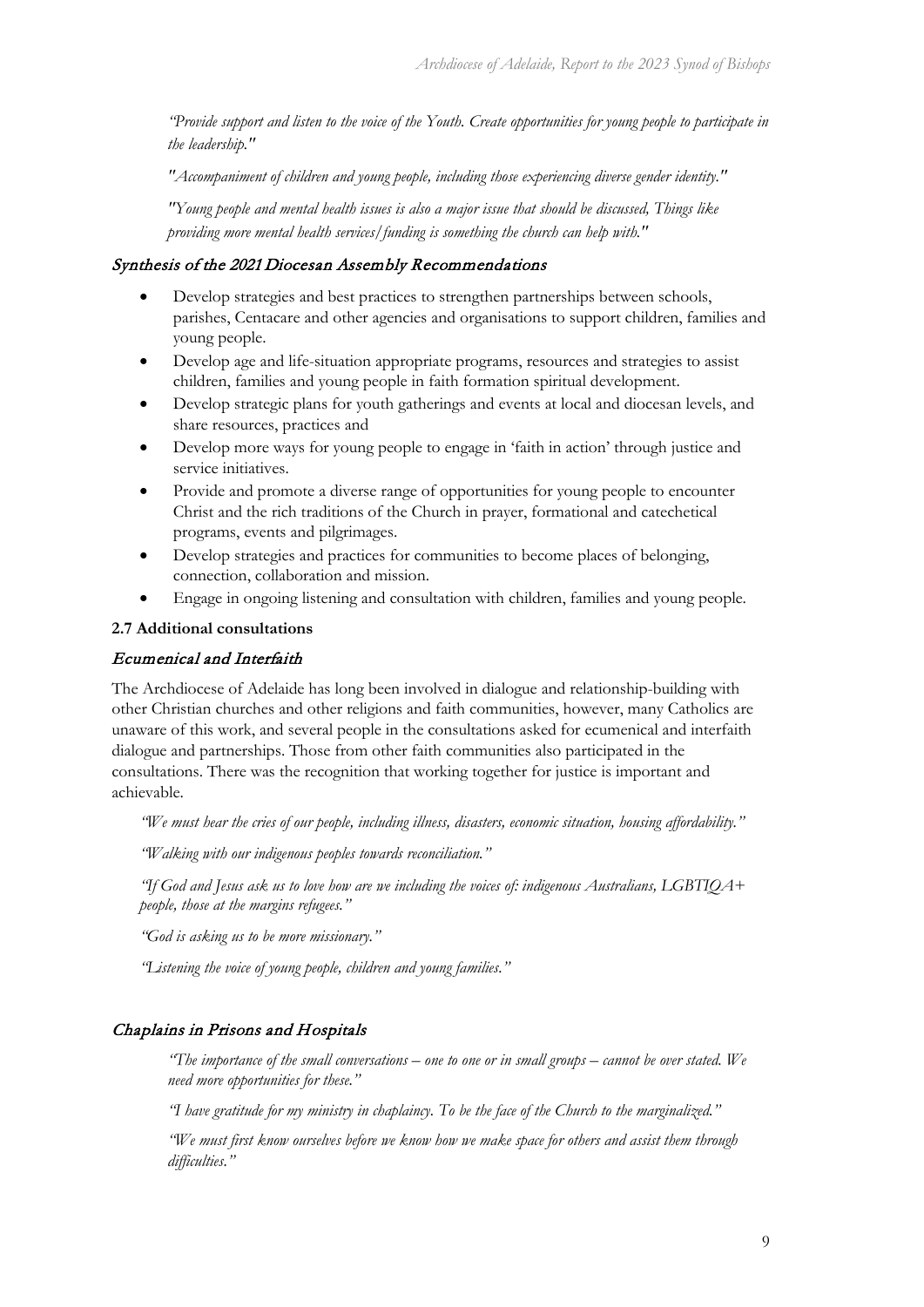*"[Chaplains] have a ministry of presence – we are an 'active listening ear'."*

#### LGBTQI+ Persons

People want the Church to know their realities in all their joy and their suffering (people experiencing illness, incarceration, and loneliness). They want the Church to accept them in their realities and to accompany them without judgment.

*"We are a faithful Catholic couple who just happen to be two men."*

*"Gay, lesbian, bisexual and transexual people do not wish to live their lives as a 'trial'. They want to live in the freedom of the children of God, valuing who they are and accepting themselves as God has made them."*

#### Being Church Today

*"Can we talk about new ways of being the church, being missionary disciples, taking on the model of Christ as wounded healer, and empowering ALL who are call to lead and serve in ministry."*

*"To be truly missionary we need to return to our basic principle of being a Christ-centred church, embracing and nurturing small communities, which are able to foster formation, spreading the Gospel and support the local priests."*

*"Those disconnected from the church need to be actively engaged with-particularly those marginalised by outdated attitudes."*

*"In my local church, it seems that people who work in senior positions within the diocese or Catholic organisations, older people and well-organised activists are listened to. Those who are left out include: young practising Catholics, those who are not in senior positions in the Church or society, people from migrant/ethnically diverse communities, international priests, and seminarians."*

*"To be connected and build a new culture of respecting, listening, uplifting, accepting, caring, sharing, every step let's ask personally, as a community, what will Jesus do to bring this new society"*

*"Learn to be open to change, not too ready to disapprove of change - think about it and pray about it."*

# **3. Conclusion: Drawing New Maps**

It is clear that *synodality* is not just a buzzword, rather it is the necessary model of Church for this new millennium. This is both an encouragement and challenge. Our experience of listening leads us to believe that the synodal way is greatly desired and needed. It is a way of engaging the whole People of God in communion, participation and mission, though most people still do not know what synodality means or how to be a synodal Church. There are also those who oppose the idea of synodality, believing that it causes confusion, dilutes the core teachings of the Church and is ineffective. Yet this last stance is built upon misunderstandings. The practice of synodality was integral to the church of the first millennium. In his October 2015 speech, Pope Francis emphasised that "church and synod are synonymous." The practice of synodality does not lessen the role of bishops but heightens their role, and calls them to be dialogical, discerning shepherds. In the Archdiocese of Adelaide, we are committed to the synodal path, and we will work to accompany all people along the way.

One of the challenges of synodality is that it is a longer, slower path. It requires more stops to consult the map and to walk at the pace of others. It oftentimes feels like an uphill climb along a path with loose rocks and unsure footing. Although it is a harder way, synodality has the ability to be more agile and responsive to the promptings of the Holy Spirit, precisely because it is *of* the Spirit. Therefore, because we believe synodality is of the Spirit, we in the Archdiocese of Adelaide are committed to it and we see it as *the way* forward, especially at the most local levels where accompaniment and mission become reality. We are willing to accept the challenges of synodality, to take the longer, slower path if it means we all journey *together on the way.*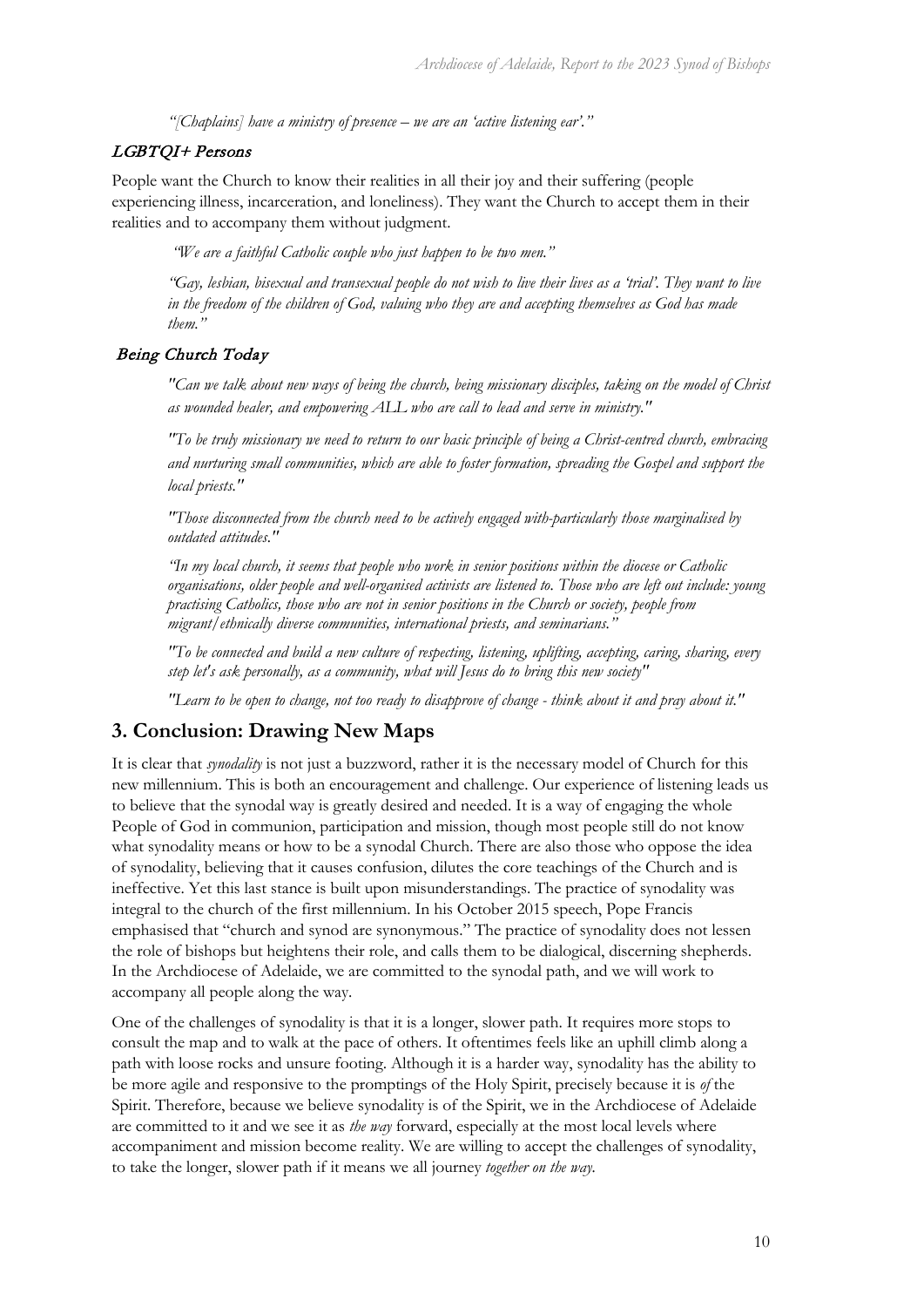# Together on the Way

Recognising the interconnectedness of the 2023 Synod, Plenary Council, Adelaide Diocesan Assembly and other synodal initiatives, we have adopted this phrase "Together on the Way" as a slogan for our synodal work in our diocese. Some of the initiatives that have been inspired by our consultations over the past few years include:

- Re-establishment of a Diocesan Pastoral Council
	- The Diocesan Pastoral Council is working to develop a new vision for the diocese with synodality as a central principle.
	- o The DPC has real authority in collaboration with the archbishop and the Council of Priests.
- Commitment to gathering regularly for a Diocesan Assembly every 1-3 years and will include regular consultation with the people of the archdiocese.
- The appointment of two lay persons (female and male) to the roles of Director and Assistant Director of Pastoral Life and Mission, senior leadership positions in the diocese.
- Re-orientation of Diocesan Pastoral Services to be more collaborative, empowering, and responsive the needs of parishes and communities.
- Collaboration with Catholic Education South Australian to revisit *Being Church Together,* a document on the relationship of parishes and schools.
- Development of a handbook and norms for Parish Pastoral Councils with an emphasis on synodality.
- Many parishes, schools, communities and agencies are continuing the work of listening and discernment, particularly in regard to the recommendations from the 2021 Diocesan Assembly, and are working toward becoming more synodal in their leadership and community life.

# Our Hope for the Future

We desire to be a Church that proclaims and embodies the Gospel of Jesus Christ, crucified, risen, and ascended.

We desire to be a Church that is synodal; that walks with all peoples and all of Creation, that listens intently so as to discern the sensus fidei in particular contexts, and that engages others in dialogue as missionary disciples of Jesus Christ.

We desire to be a Church that demonstrates inclusive leadership for all who have been called to lead in the Spirit.

We desire to be a Church that engages in good governance, which is transparent, accountable and responsible.

We desire to be a Church where all are welcomed into communion, participation and mission, where all may find healing and belonging in an encounter the transformative love of Christ.

We desire to be a Church that is a diverse tapestry of cultures, styles of prayer and worship, yet able to gather around the table of the Lord in communion.

We desire to be a Church that is unafraid to be a prophetic voice on behalf of the vulnerable and voiceless, that challenges the *status quo* with courageous action and meaningful change.